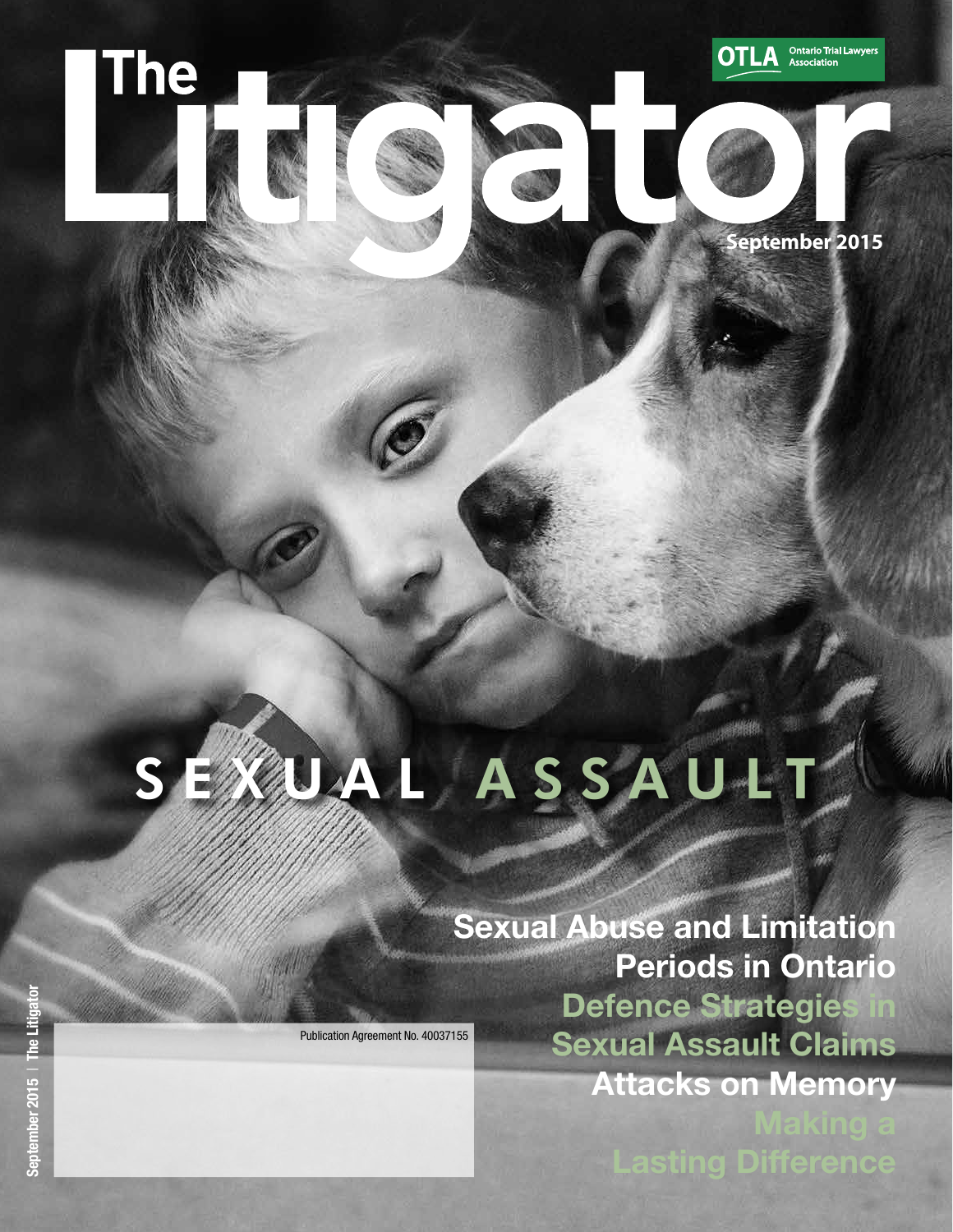

Defence Strategies in Sexual Assault Claims:

WHAT WAS

OLE) NEW *is* AGAIN

BY SUSAN VELLA AND MICHAEL WILCHESKY

Targeting the Plaintiff and his or her family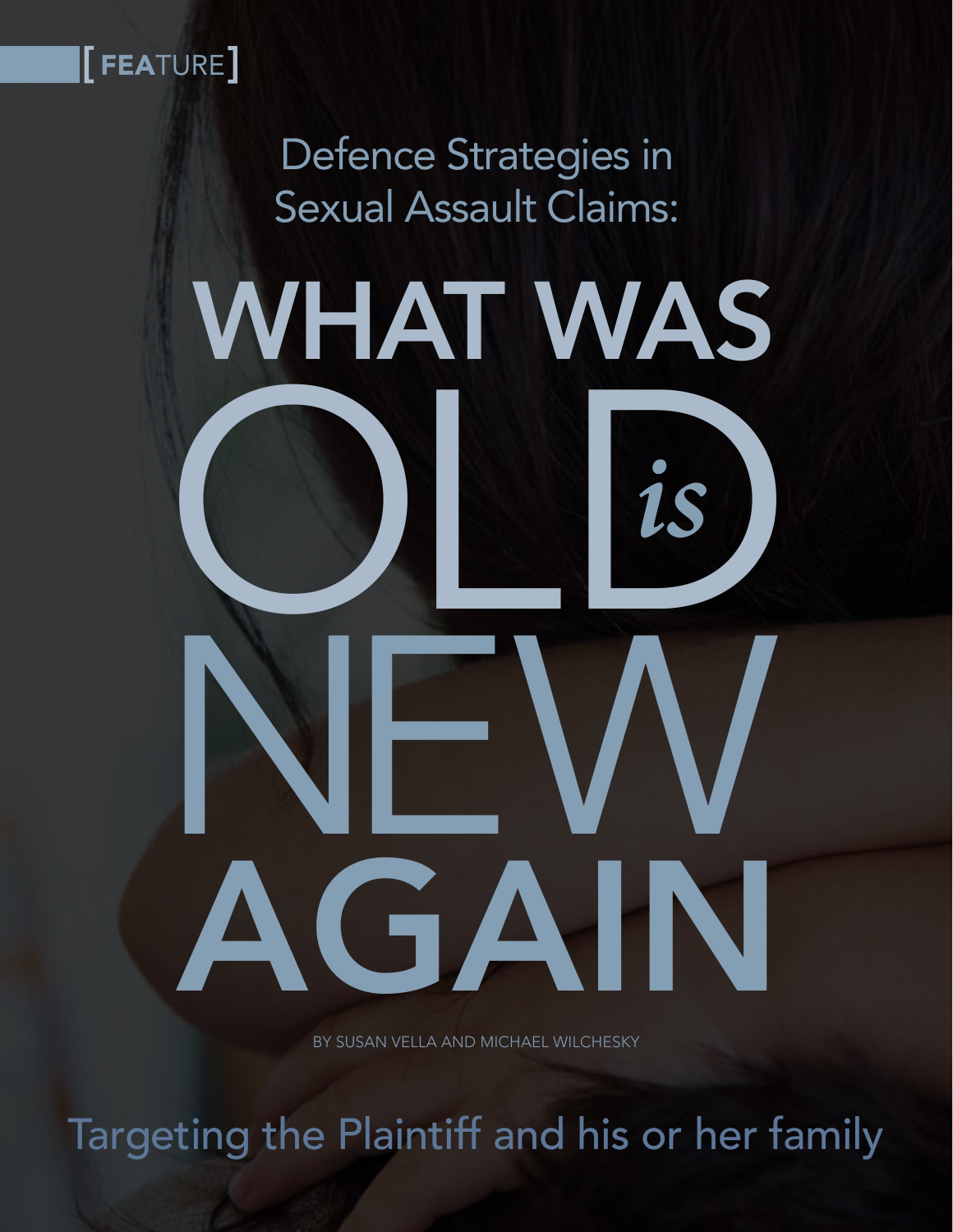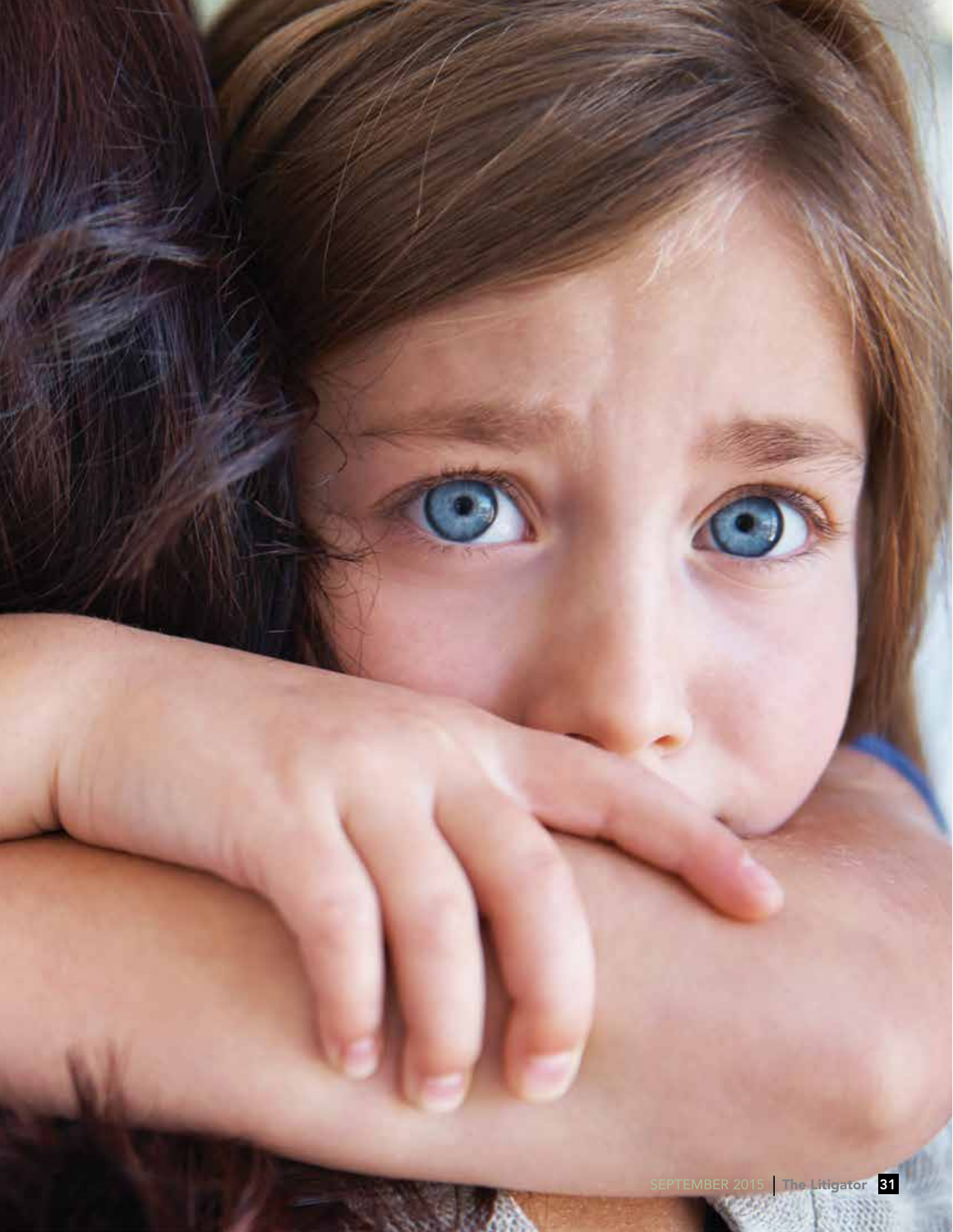#### I. Introduction

In representing victims/survivors of various forms of sexual abuse and misconduct over the past 25 years, we have observed that, as in other areas of litigation, what was old is new again in terms of defence strategies. Most prominent of the new "old" defence tactics which have resurfaced, albeit perhaps with more vigour, are:

- (a) targeting the plaintiff 's family members, most notably parents or legal guardians, to "share" the blame,
- (b) targeting the plaintiff through defamation claims or counterclaims, and
- (c) targeting the plaintiff through a contributory negligence claim.

The defence strategies explored in this article may reflect the defence bar's response to the difficulty faced in defending "non-offending" defendants such as institutions, particularly where vicarious liability is a viable theory. The increasingly narrow scope of the application of defences based on an alleged expiry of a limitation period to bar claims arising out of sexual abuse, as prescribed by the *Limitations Act, 2002,*<sup>1</sup> has further restricted the ability of the defence bar to shield institutional defendants from liability.<sup>2</sup> This new reality may have caused defence counsel to search for ways in which to discourage plaintiffs from pursuing their claims to trial, or otherwise reduce their clients' exposure to damages.

This article will explore each of these defence strategies, identify some of the issues plaintiff 's counsel must be alert to when confronted with one or more of these strategies in an action, and make some proposals for resisting them.

## II.Claims Against Parents for Contribution and Indemnity

We are seeing, with alarming frequency, claims for contribution and indemnity brought by defendants against the parents (or the legal guardians) of the victim of sexual abuse.3 These claims are being asserted by way of counterclaim, where the parents have asserted *Family Law Act*<sup>4</sup> claims, third-party claims, where the parents are not parties to the main action, and sometimes even by way of an action that is separate and independent from the victim's action for damages arising out of sexual abuse. The latter will often occur where the main action has already progressed beyond examinations for discovery and is ready for mediation. The timing of issuing independent actions raises concerns about whether a purpose of the contribution and indemnity action is to try and encourage victims to settle so as to spare their parents from protracted litigation.

Typically, these contribution and indemnity claims will be asserted by institutional or corporate defendants (or more properly, their insurers), and not the direct sexual offender.

At the heart of this defence theory is the assertion that the victims' parents should not have entrusted their children to the care of persons whom a credible institution (e.g. religious, educational, health care or residential facilities) authorized to be placed in charge of those children for particular purposes. In some cases, the only alleged bases for this type of claim are the boilerplate allegations that parents allowed their child to participate in an activity operated or sanctioned by the institutional defendant and the parents knew, or ought to have known, the inherent danger (materializing in the

sexual abuse) in allowing their child to participate in that activity.

Such a tactic often provokes an emotional response in the plaintiff who, understandably, feels responsible for having caused her/his parents to be dragged into the litigation, with the associated stress and cost of now having to defend themselves, when the plaintiff had no intention of blaming her/his parents. This tactic also risks isolating the plaintiff from her/his support network.

#### **Circumscribing the Claim**

One strategy to avoid the risk of having a plaintiff's parents dragged into the litigation is to circumscribe the claim and limit it to only those damages solely caused by the named defendants. This strategy was used successfully in *Taylor v. Canada (Minister of Health),*<sup>5</sup> which was a class action arising out of the surgical implantation of a jaw device. In *Taylor,* the Court of Appeal held that where a plaintiff's claim is restricted to the named defendant's several liability, that defendant has no basis upon which to seek contribution or indemnity from another person since contribution rights only arise where a defendant is required to pay more than its proportionate share of a plaintiff 's damages. The Court of Appeal also confirmed that a court is entitled to apportion fault against nonparties at trial in order to specify the several liability of the defendants in the action.

This approach was recently followed in *Johnston v. Sheila Morrison Schools.6*  In *Johnston,* the plaintiffs sought damages for sexual abuse suffered at the hands of their teacher. The school board sought to commence third party claims against the parents of the plaintiffs. The Divisional Court (overturning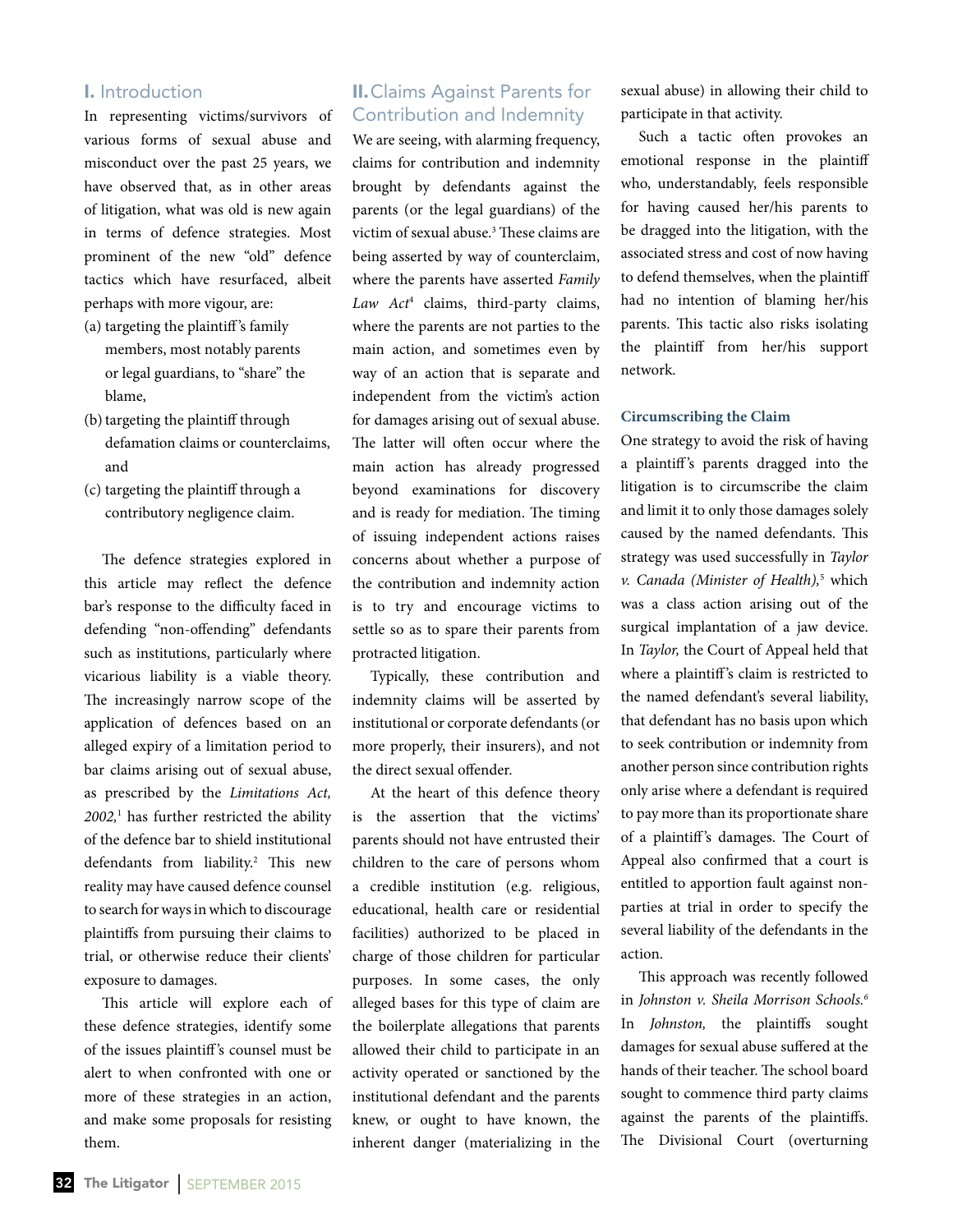the motions court) denied leave to commence the third party claims on the basis that the plaintiffs had restricted their claims for damages to those amounts solely attributable to the school board's several liability.

However, in our view, this counter strategy should not be the first recourse, absent evidence of actual negligence on the part of the parents. Rather, the better course of action may be to recommend that the plaintiff maintain her/his full claim for damages and allow the defendants to attempt to prove that the parents were negligent. This type of a case might be suitable for a jury trial since the sensibilities of blaming the parents for having entrusted the care of their children, appropriately, to an institutional service provider (be it educational, religious, healthcare or otherwise) may not sit well with a jury of peers.

#### **Conflict of Interest Concerns**

Once a claim for contribution and indemnity is asserted against the parents of the plaintiff, it is likely the plaintiff will ask her/his lawyer to consider representing the interests of the parents. There is much merit to this request since the plaintiff's lawyer will already be familiar with the case, thereby delivering both efficiency and economy of fees. However, this raises potential conflict of interest concerns under the *Rules of Professional Conduct,*<sup>7</sup> and defence counsel have, in our experience, been proactively suggesting that plaintiffs' counsel may now find themselves in conflict of interest situations.

Section 3.4 of the *Rules* sets out the relevant provisions relating to conflicts of interest. However, if the *Rules* are carefully followed, and the plaintiff and her/his parents are legally competent

and properly informed, the plaintiff 's lawyer should be able to represent both the plaintiff and her/his parents without any serious risk of removal. That said, sometimes conflicts arise unexpectedly and, should that occur, the plaintiff 's lawyer may well have to be removed as counsel of record for all of the parties.

#### **Conflict of Interest Rules**

What follows is a short primer on the principles and procedures which a lawyer should consider when faced with a request to represent the parents of a client, when the parents have been served with a claim seeking contribution and indemnity.

A lawyer cannot act or continue to act for a client where there is a conflict of interest, except where permitted by *Rule 3.4.* A conflict of interest is defined as follows:

"… [P]otential risk that a lawyer's loyalty to or representation of a client would be materially and adversely affected by … the lawyer's duties to another client…. In this context, "substantial risk" means that the risk is significant and plausible, even if it is not certain or even probable that the material adverse effect will occur. The risk must be more than a mere possibility; there must be a genuine, serious risk to the duty of loyalty or to client representation arising from the retainer."8

Factors for the lawyer's consideration in determining whether a conflict of interest exists include:

- the immediacy of the legal interests;
- whether the legal interests are directly adverse;
- whether the issue is substantive or procedural;
- the temporal relationship between the matters;
- the significance of the issue to the immediate and long-term interests of the clients involved; and
- the clients' reasonable expectations in retaining the lawyer for the particular matter or representation.<sup>9</sup>



At the heart of this defence theory is the assertion that the victim's parents should not have entrusted their children to the care of persons whom a credible institution (e.g. religious, educational, health care or residential facilities) authorized to be placed in charge of those children for particular purposes.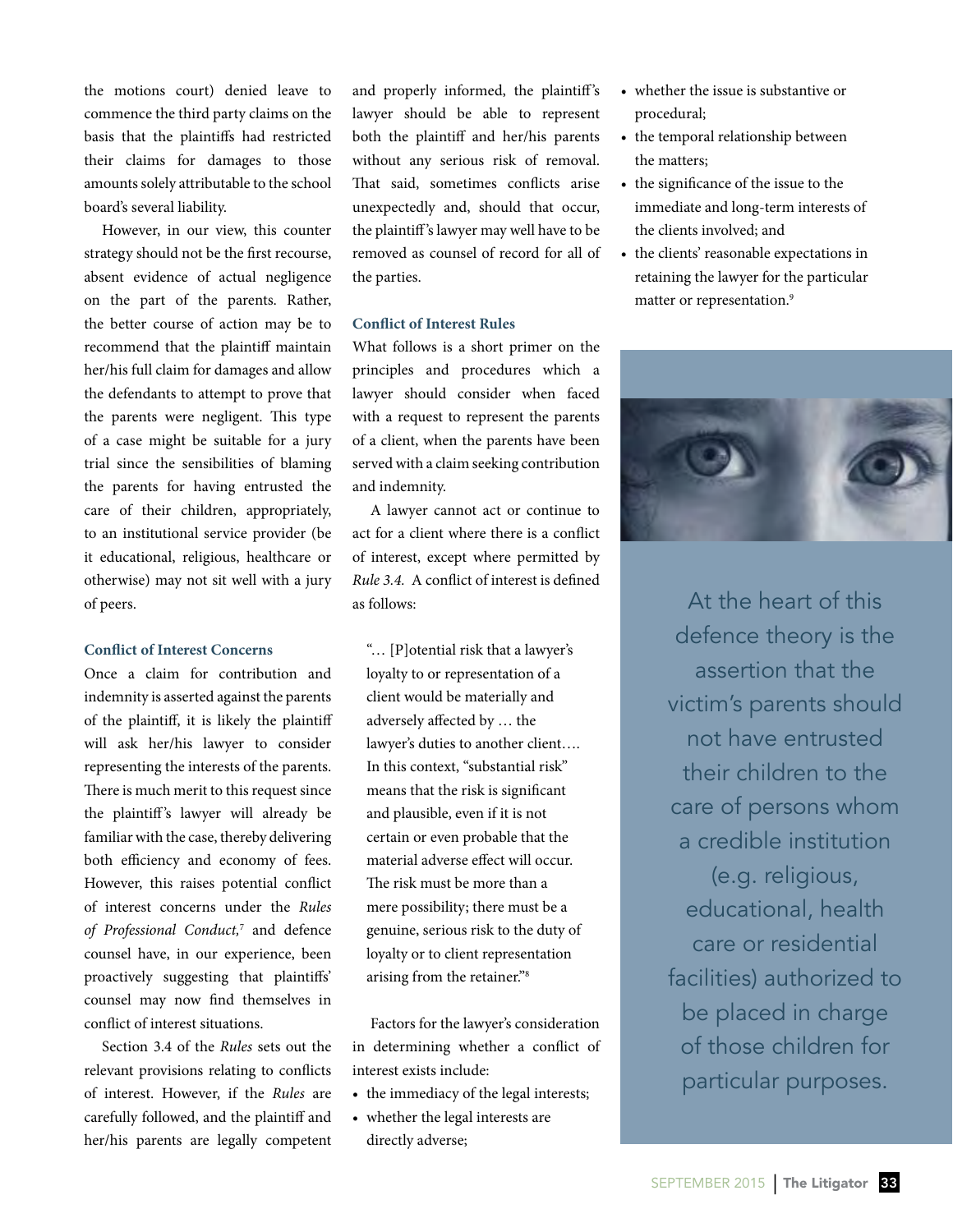*Rule 3.4–2* provides that a lawyer shall not represent a client in a matter when there is a conflict of interest, **unless** there is an express or implied consent from all clients (which must be fully informed **and** voluntary after disclosure) and it is reasonable for the lawyer to conclude that she/he is able to represent each client without having a material adverse effect upon the representation of, or loyalty to, the other client.

*Rule 3.4–2* (and the associated Commentary) has several important practical implications for a lawyer contemplating representing both the plaintiff and her/his parents who have been made the subject of a contribution and indemnity claim by a defendant. The lawyer must inform the plaintiff of the relevant circumstances and the reasonably foreseeable ways that a conflict of interest could adversely affect the plaintiff's interests. For example, should the plaintiff decide at a future time that the parents were in fact wholly or partially to blame for the sexual abuse, the lawyer would not be able to assert that position while representing the parents. This advice should be provided by the lawyer both in person and then reflected in correspondence. Furthermore, while not a prerequisite to obtaining the consent, it is wise to recommend that the plaintiff and the parents obtain separate independent legal advice before deciding whether to provide consent.<sup>10</sup> If that recommendation is declined, the fact that the recommendation was made and was declined should also be reflected in correspondence.

Furthermore, the lawyer must advise each of the clients and prospective clients of the *Rules* relating to joint retainers.<sup>11</sup> Before accepting a joint retainer, the lawyer should consider the implications of that retainer<sup>12</sup> and, specifically, that if a contentious issue arises between the clients, the lawyer will be precluded from providing either client with advice on that issue and, depending on the circumstances, may have to withdraw from representation of all clients.

Special considerations apply where the plaintiff is a person under a legal disability, and a litigation guardian (or the Office of the Public Guardian and Trustee or the Office of the Children's Lawyer) has been appointed to protect her/his interests. Notably, where the litigation guardian (e.g., a parent of a minor who was abused) becomes the subject of a contribution and indemnity claim, another litigation guardian should be appointed, and it may be prudent to put the Office of the Children's Lawyer, or Office of the Public Guardian and Trustee, as applicable, on notice as well.13 In such cases, it is essential that the legal representative of the plaintiff be urged to obtain independent legal advice before consenting to a joint retainer.

#### **Can a Defendant Bring a Motion to have the Plaintiff 's Lawyer Removed as Lawyer of Record?**

The short answer is "yes". Where there is a question of impropriety on the part of a lawyer, any other lawyer, as an officer of the court, has standing to bring the question before the court for resolution. These types of motions raise a potential conflict of interest on the part of the lawyer which, if not properly resolved, could amount to an "impropriety on the part of the solicitor". Before bringing such a motion impugning the integrity of plaintiff's counsel, there must be reasonable grounds to bring the motion, presumably beyond the mere fact of

joint representation of the plaintiff and her/his parents.<sup>14</sup>

An important consideration in these motions will be the proposition that a litigant should not be deprived of her/ his choice of counsel without good cause. The courts are clear that:

"… If a litigant could achieve an undeserved tactical advantage over the opposing party by bringing a disqualification motion or seeking other 'ethical' relief using the 'integrity of the administration of justice' merely as a flag of convenience, fairness of the process would be undermined."15

#### **Is Homeowners Insurance an Option?**

Where the parents of a victim are faced with a contribution and indemnity claim, it will be important to consider whether any potential homeowners insurance provides a duty to defend and/ or indemnification. Notice of the claim should be promptly provided to the insurer. If there is potential insurance coverage giving rise to a duty to defend, the insurer may appoint independent counsel for the parents.

#### III. Defamation Claims

In years past, a defamation claim would often be asserted by way of a counterclaim to the main action in a sexual abuse claim. This trend has changed somewhat with the aggressive tactic by some alleged offenders of initiating a defamation claim against the alleged victim of abuse before any claim arising from sexual abuse is advanced. This tactic may be intended to send a message to the victim and the community that it is the alleged offender is the wronged party. This tactic will also often force the victim to counterclaim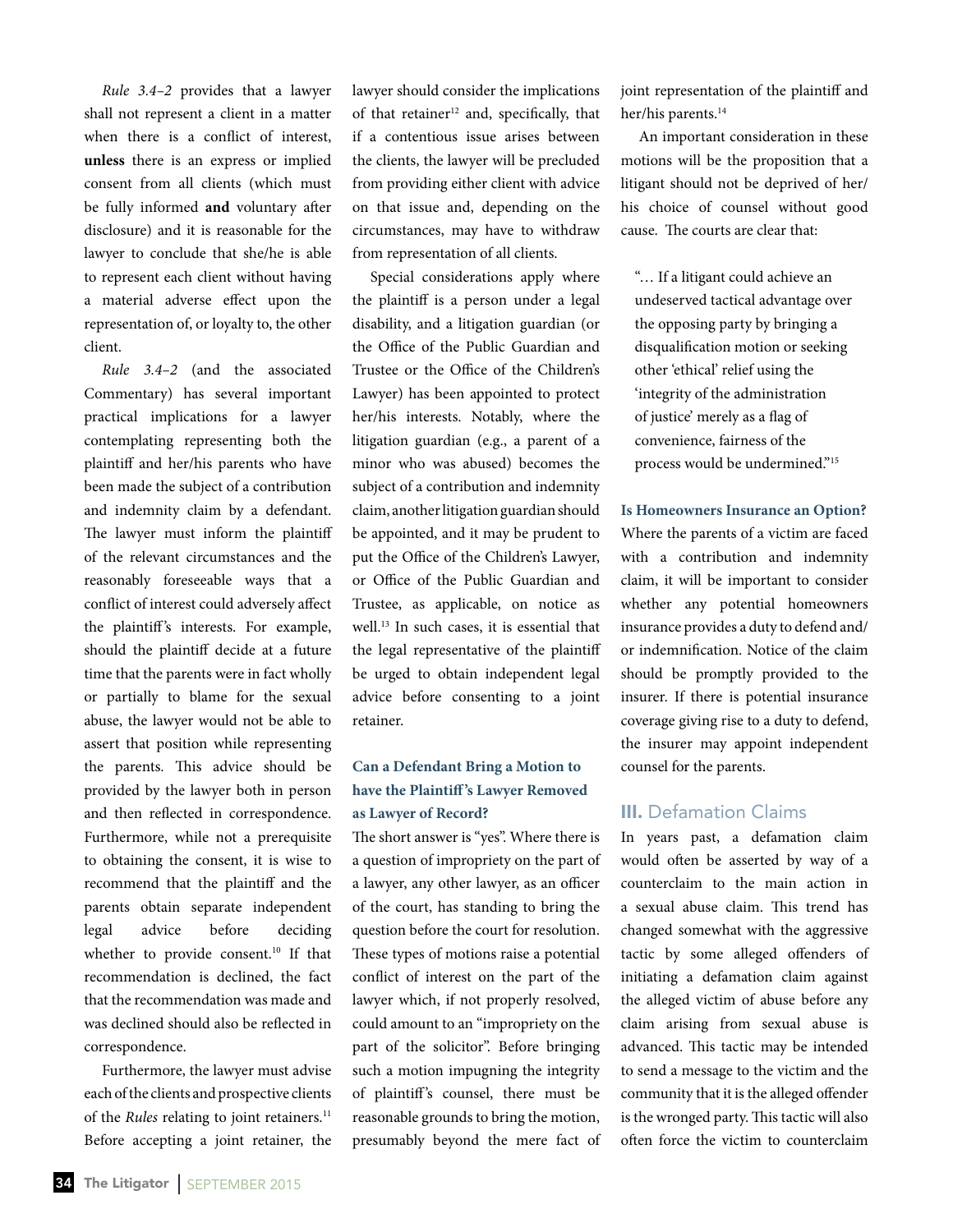for damages arising from sexual abuse, sometimes before she/he is ready to start such litigation from a psychological or emotional perspective.

The defence of justification, or truth, is an absolute defence to this tort. However, a belief in the truth will not suffice; rather, the defendant/alleged victim must prove the truth of the impugned statements.<sup>16</sup>

The defence of privilege is also available to resist defamation claims. Absolute privilege attaches to certain communications which, for example, occur during, incidental to, or in furtherance of judicial or quasi-judicial proceedings. No action for defamation can lie from statements that were absolutely privileged, for example when made in the course of witness preparation or under oath in a legal proceeding.17

The defence of qualified privilege results in a conditional immunity that attaches to communications made for certain specified purposes. Where qualified privilege applies, the maker of the impugned statements will be shielded from liability for defamation, provided that the statements were made without malice. Generally, the doctrine of qualified privilege arises when a person who makes the communication has an interest or a duty (legal, social or moral) to make it to the person to whom it is made, and the person to whom it is made has a corresponding interest or duty to receive it.<sup>18</sup>

The defence of qualified privilege where an individual's sexual abuse allegations have not been proven has met with mixed success.19 The recent decision of *Vanderkooy v. Vanderkooy*<sup>20</sup> sent shock waves among the plaintiffs' bar. In that case, the plaintiff successfully sued his nieces for defamation after they sent out emails to family members accusing him of sexually abusing them when they were young girls. The court did not accept the defence of justification, and further held that the defence of qualified privilege was not made out. Specifically, the court found that the sisters' email statements about their uncle were not subject to qualified privilege despite testimony from a psychologist to the effect that openly discussing abuse was the start of the healing process. The court held that "[w]hile [the psychologist's] position about the abuse being brought out into the open may indeed bode well for her clients and her therapeutic practice, as a matter of legal principle to suggest that this gave rise to some wholesale substantiation for protection from liability under the qualified privilege umbrella is not sustainable".<sup>21</sup>

In contrast with the court's decision in *Vanderkooy,* is the analysis found in the more recent decision in *Whitfield v. Whitfield.*<sup>22</sup> In that case, the plaintiff's claims of sexual abuse and other misconduct were validated, and thus the defence of justification disposed of the counterclaim for defamation. However, in *obiter dicta,* the trial court addressed the issue of qualified privilege. The plaintiff admitted to the publication of all of the alleged defamatory communications about her brother alleging various forms of sexualized and cruel behaviours. The communications consisted of 14 separate pieces of correspondence to various members of her extended family along with a number of non-relatives.

The court found that the plaintiff believed in her heart and soul that she had been the victim of unrelenting sexual abuse at the hands of her brother and that her memories of these events

had been traumatically repressed for many years. Furthermore, the court found that the plaintiff had a legitimate concern to uncover her "veiled past" with the assistance of those people with whom she had grown up, and that there was no malicious intent on her part. As part of that search for the truth (which was being revealed in stages through fragmented and recovered memories), it was appropriate that she describe to her entire family circle what was happening to her memory and the reasons for that process. The court found that although some or all of the family members may have found the disclosures distasteful and offensive (her family apparently sided with the brother in the lawsuit), they had not only an interest but a familial duty to consider this "dirty family secret" and give their sister, sister-in-law and aunt at least a modest benefit of a doubt as to the validity of her claims.

During closing submissions, the defendant relied on the judgment in *Vanderkooy.* In his consideration of that decision, in *obiter,* Justice MacIsaac stated that the court in *Vanderkooy*  erroneously conflated the concept of an interest into that of a duty, when the defence of qualified privilege recognizes both distinct purposes.<sup>23</sup> By following the analysis reflected in the decisions rendered in *B.(P.)*24 and *N.(R.)*, 25 Justice MacIsaac endorsed the broader approach to the qualified privilege analysis by recognizing that an interest, such as the public interest, may justify a disclosure in the absence of a duty, thus satisfying this element of the defence.

#### IV. Blame the Victim Defence

Certain institutional defendants, many through insurance counsel, have, of late, been asserting defences based in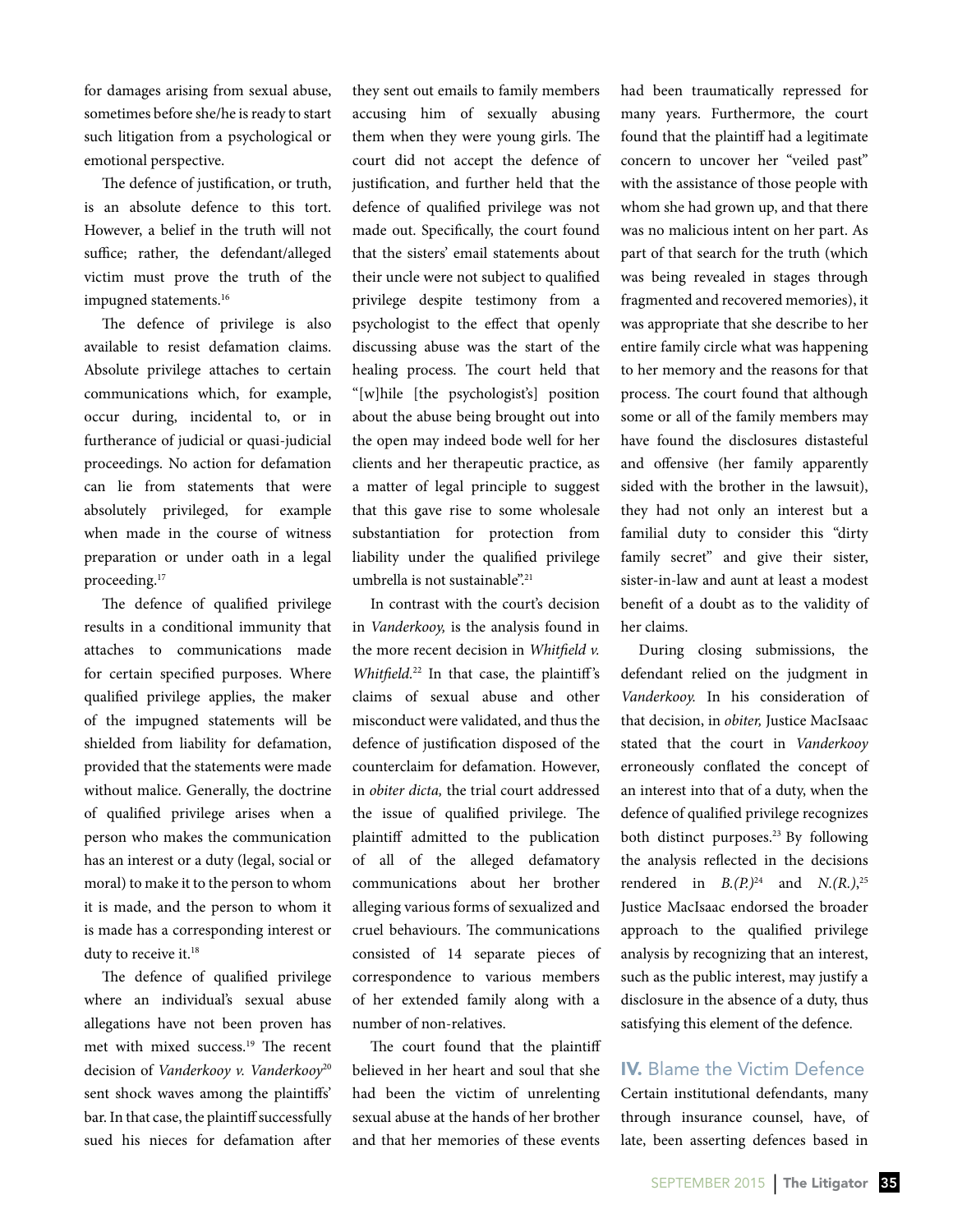contributory negligence and grounded in the factual allegation that the plaintiff is in part to blame for the sexual abuse that she/he suffered for failing to extricate herself/himself from the abusive situation.<sup>26</sup> These allegations have been asserted even in situations where the plaintiff was a child or teenager at the time the abuse occurred.

Examples of such pleadings include allegations that the plaintiff:

- (a) failed to remove herself/himself from the circumstances in which she/he alleged the sexual abuse occurred when she/he had opportunities to do so;
- (b) failed to report the alleged sexual abuse on the part of the offender to the institutional employer or to her/ his own parents or any other person in a position of authority in a reasonable and timely manner when she/he had opportunities to do so;
- (c) concealed the alleged sexual abuse and other conduct or behaviour on the part of the alleged offender from the institutional employer, and from her/his own parents and other persons in authority, when she/he knew or ought to have known that those persons had no other means of obtaining knowledge of the alleged sexual abuse on the part of the alleged offender;
- (d) failed to take reasonable steps and precautions for her/his own safety and protection;
- (e) permitted the alleged sexual abuse on the part of the alleged offender to continue when she/he knew or ought to have known that she/he had the means available to prevent further abuse;
- (f) failed to request assistance in a reasonable and timely manner from

the institutional employer or from her/his own parents or any other persons in authority in order to stop or prevent the alleged sexual abuse on the part of the offender when she/he knew or ought to have known that such assistance would have been provided and effective in the circumstances.

We have encountered these types of pleadings in various contexts, including by educational institutions where the victim was a minor student at the time of the sexual abuse and the offender was the victim's teacher or a powerful authority figure within the school. This tactic suggests that at least some of our school boards and private schools (and their respective insurers) still do not fully grasp the coercion and silencing which results from a teacher's abuse of his/her power, authority and trust over his/her students, and which prevents the students from being able to extricate themselves from the abusive situation.

We are unaware of any reported decisions in which a defendant in an action arising from sexual abuse has successfully asserted a defence based in contributory negligence.

In our view, this type of "blame the victim" approach demonstrates a lack of insight and sensibility on the part of the institution and only serves to further humiliate the victim and delay her/his psychological recovery. An appropriate response by the plaintiff in these circumstances is to seek additional aggravated damages against the defendant asserting this defence. Support for this position is found in cases such as *P.D.*  $\nu$  *Allen<sup>27</sup>* and *S.Y.*  $\nu$ *F.G.C.,*28 which recognize that a trier of fact is entitled to take into account a defendant's response to a plaintiff 's claim for sexual assault as an aggravating factor.

#### V.Conclusion

While these defence strategies are likely to meet with little, if any, success, they pose further barriers to victims seeking compensation arising from sexual abuse by creating delay, adding to the already intense emotions that surround these types of cases, and increasing legal costs.

This article has attempted to expose some of the new "old" defence strategies that are being asserted with increasing frequency, and to make proposals for how plaintiffs' counsel can counter them.



*Susan Vella is a member of OTLA and practices with Rochon Genova LLP in Toronto, Ontario*



*Michael Wilchesky practices with Rochon Genova LLP in Toronto, Ontario*

#### **NOTES**

- 1 S.O. 2002, c. 24, Sch. B. [the *"Limitations Act,* 2002"]
- 2 Indeed, Premier Wynne's Action Plan ("It's Never Okay: An Action Plan to Stop Sexual Violence and Harassment"; March 2015) appears to foreshadow further amendments to the *Limitations Act, 2000* which will further reduce the availability of this defence.
- 3 See sections 1, 2 & 5 of the *Negligence Act,*  R.S.O. 1990, c. N.1 [the *"Negligence Act"*]. 4 R.S.O. 1990, c. F. 3
- 
- 5 90 O.R. (3d) 561 (C.A.) [*Taylor*] 6 2012 CarswellOnt 2058 (Div. Ct.) [*Johnston*]